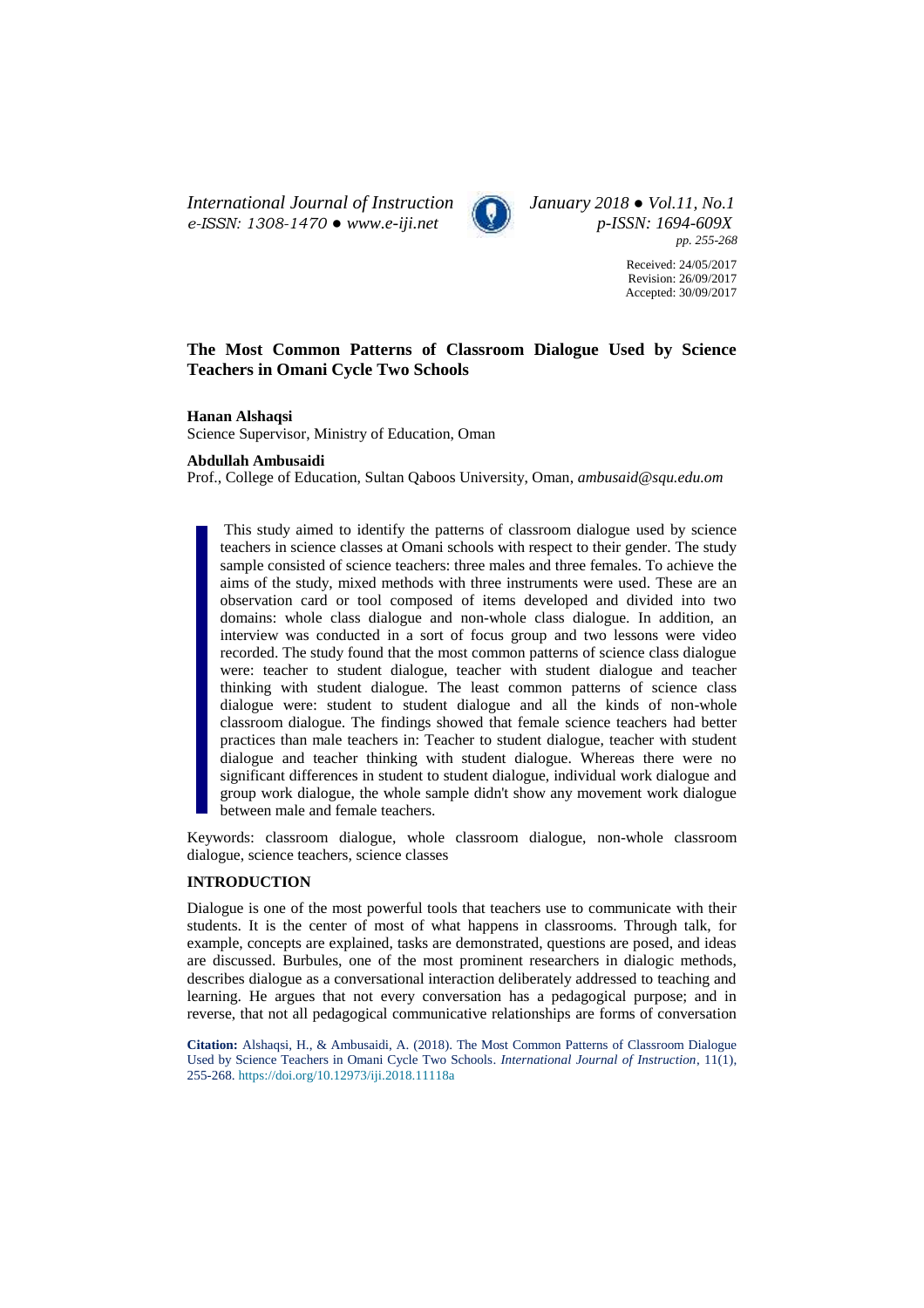### such as presentations (Burbules, 1999)

Vygotsky (1978) showed how learning was undertaken through largely linguistic interaction, with learner understanding depending on dialogue in a 'zone of proximal development'. However, this is not the case of some teachers. Some teachers according to Montgomery (2013) give more time to complete tasks related to developing their curriculum, planning to teach and assess their lessons, and grading student assessments to obtain data.

Due to the importance of dialogue in the classroom, several studies were conducted. For example, the study of Al-Mahrouqi (2010) focused on classroom talk characteristics from the Dialogicity perspective and found out that this characterization is related to students' learning. The study aimed particularly to reflect on and develop the concept of Dialogicity as a theoretical perspective for characterizing the nature of classroom talk in relation to both teaching and learning. The results of the study showed that there is a strong relationship between classroom talk dialogicity and teaching and learning. The researcher asserted that learning is closely connected to the classroom talk characterization from the dialogicity perspective, and does not stand in isolation from teaching.

Some studies, such as Peled-Elhanan & Blum-Kulka (2006), identified three main genres of classroom discourse, differing in the degree of their dialogicity: 1) Socratic dialogue – a topical discussion where the final text is created by students and teacher in concert,  $2)$  Pseudodialogue – in which the students are made to believe they are engaged in a topical discussion while being assessed on grounds of interpersonal relationships and mode, and 3) Monologue in the guise of a dialogue – in which the teacher asks topical questions while seeking the reproduction of his/her own text. The two latter ones were found to be dominant in the classes.

Other researchers such as Benus (2011) examined the patterns of dialogue that were established and emerged in one experienced fifth-grade science teacher's classroom that used the argument-based inquiry and the ways in which these patterns of dialogue and consensus-making were used toward the establishment of a grasp of science practice. He showed that the teacher principally engaged in three forms of whole class dialogue with students; talking to, talking with, and thinking through ideas with students. As time went on, the teacher's interactions in whole-class dialogue became increasingly focused on thinking through ideas with students, while at the same time students also dialogued more as each unit progressed.

In Harrison, (2006) study of the UK classrooms, it was noted that teachers control what is said and generally ask one-word-answer questions thereby slanting dominance of classroom dialogue in their favor. This practice has two effects: firstly, it limits the amount of expression and shared cognition among learners, and secondly it prohibits teachers from gaining adequate assessment of learners' existing knowledge base.

Scott, Mortimer, and Aguiar (2006) describe four types of classes based on the dialogue occurred (Table 1):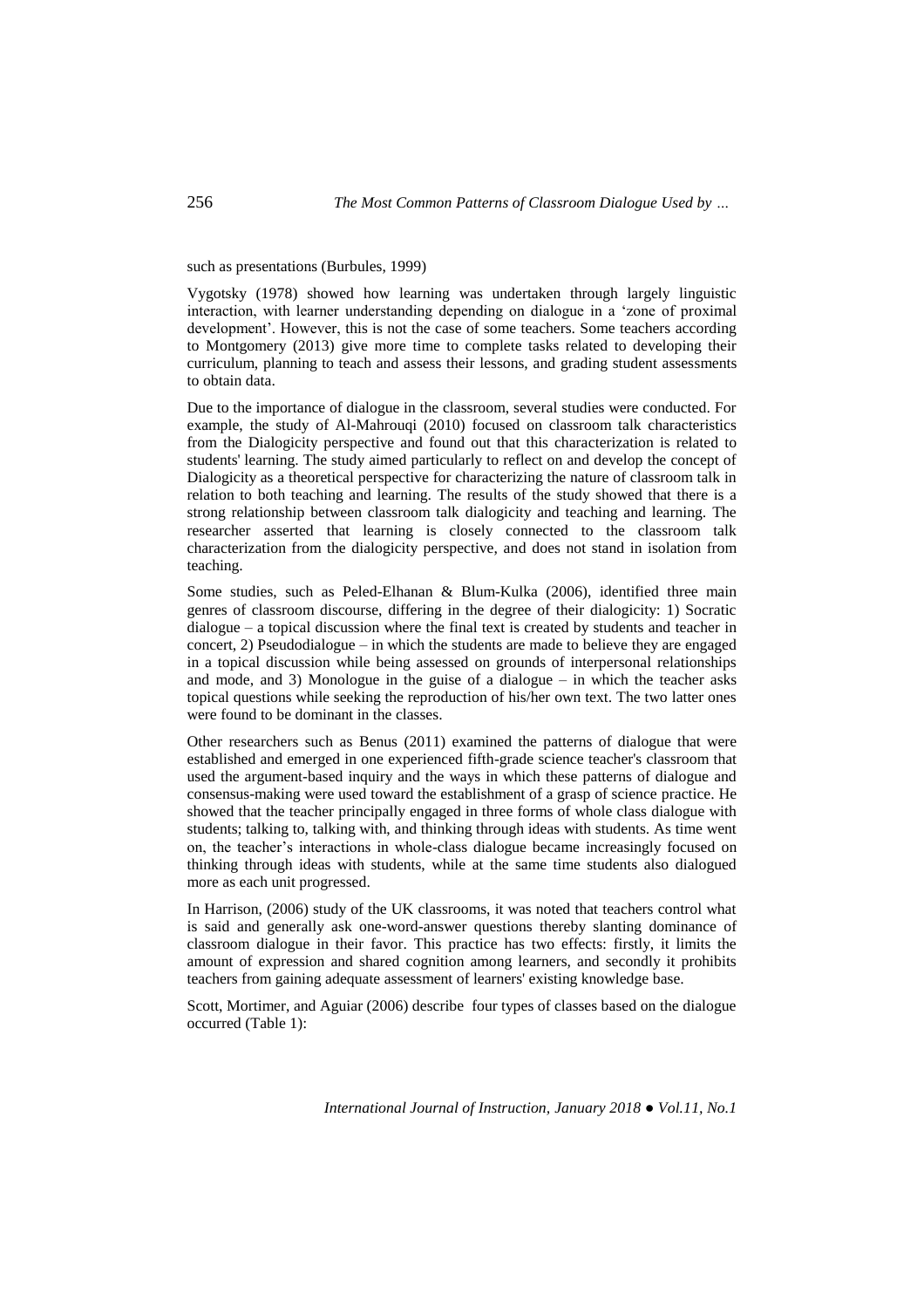a) Interactive/dialogic: Teacher and students consider a range of ideas.

b) Non-interactive/dialogic: Teacher revisits and summarizes different points of view, either simply listing them or exploring similarities and differences.

c) Interactive/authoritative: Teacher focuses on one specific point of view and leads students through a question and answer routine with the aim of establishing and consolidating that point of view.

d) Non-interactive/authoritative: Teacher presents a specific point of view.

Table1

Four Classes of Communicative Approach

|               | Interactive                 | Non-Interactive                 |
|---------------|-----------------------------|---------------------------------|
| Dialogic      | Interactive / Dialogic      | Non-interactive / Dialogic      |
| Authoritative | Interactive / Authoritative | Non-interactive / Authoritative |

Another classification of patterns of classroom dialogue is Whole Class Dialogue and non- Whole Class Dialogue (Benus, 2011).

• Whole-Class Dialogue includes:

1. Teacher talking to students: Teacher talking to students for a turn of talk that lasted usually more than 5 seconds. All students were asked or expected to be listening to the teacher. If student talk did occur during these moments it was infrequent and very short.

2. Teacher talking with students: Teacher was talking with students over several turns of talk (usually more than 15 seconds) to help students express or explain their thoughts about a particular idea. The teacher was helping students to hear the ideas of their classmates. The teacher pointed out what was stated from student talk as well.

3. Teacher thinking through ideas with students: Teacher was thinking through ideas with students over several turns of talk (usually more than 15 seconds) to help students think through their understandings. The teacher mentioned ideas that might not have directly come from students or bring together ideas from the past that were mentioned by students.

4. Student only talk: Students were talking to students over turns of talk that last usually more than 15 seconds. Students as a whole class talked to each other without the teacher talking.

 The Non- Whole Class Dialogue can be in: group work, individual work and movement wok.

The current study used this classification to investigate the most common patterns of dialogue among Omani science teachers.

Four major and three minor categories of teacher talk were found based on the study of Baker (2007). The major, or most frequent, categories of teacher talk included Teacher Feedback, Task Focusing, Setting the Learning, and Closed Questions. The minor or less frequent categories of teacher talk included Agency-Building, Promoting Thought and Connecting Learning.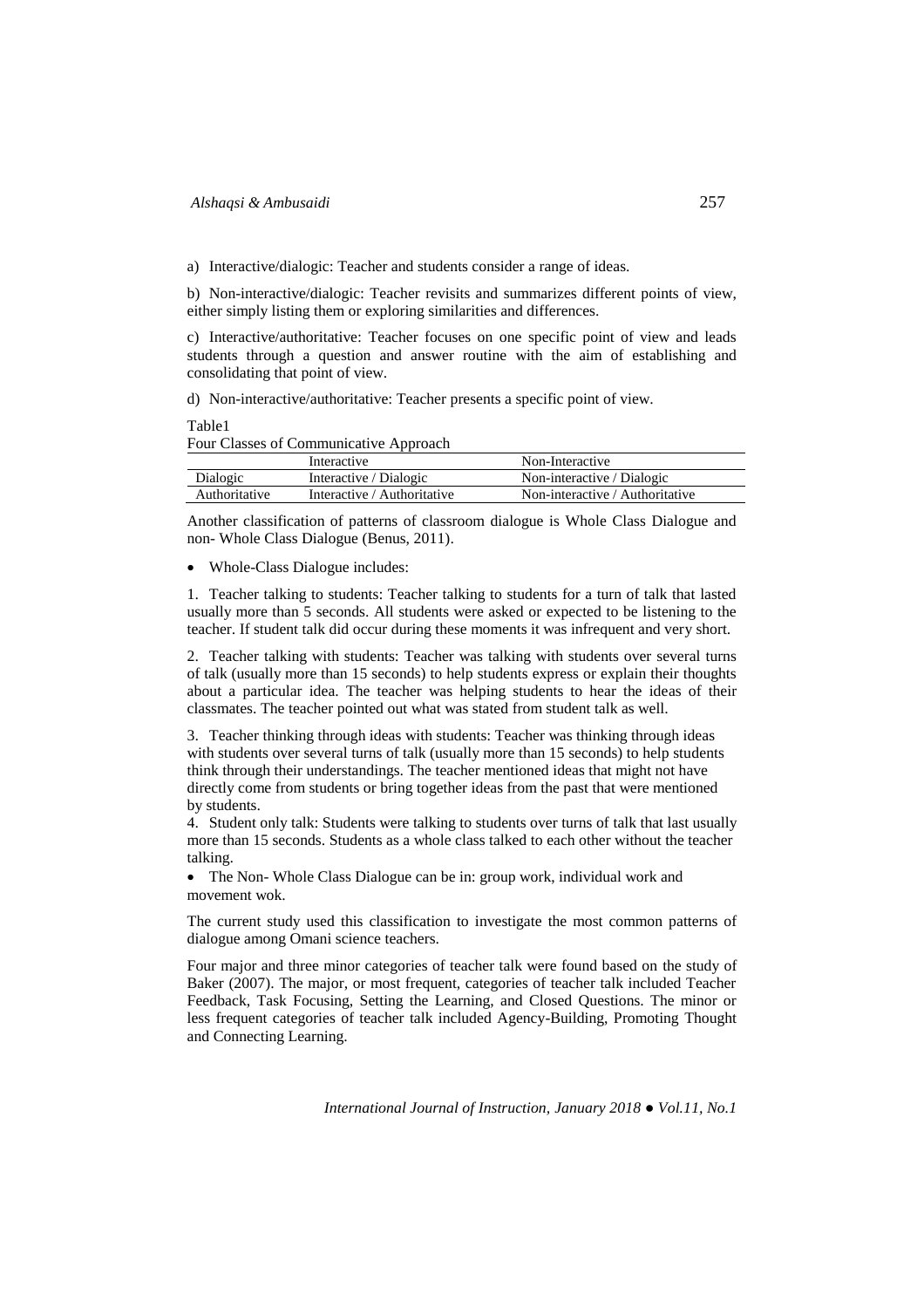## **Research Questions**

This study is the first study conducted in Omani context, which aims at investigating the patterns of classroom dialogue used by a sample of Omani science teachers. The study seeks to answer the following two research questions:

1. What are the common patterns of classroom dialogue used by Omani science teachers?

2. Are there any gender differences in the patterns of classroom dialogue used by Omani science teachers?

#### **METHOD**

### **Research Design**

The study used mixed methods of collecting data. These are: Observation card or tool, focus group discussion and video recording. More detail about each tool is given below in study tools section.

## **The Participants**

The participants were 6 science teachers (3 male teachers and 3 female teachers) selected intentionally by the researchers. They were selected from one educational Governorate in Oman. These teachers taught general science in grades (5-10). Targeted sample technique was used as teachers were chosen after their approval to allow the researchers to attend their lessons and make observation about their teaching. In addition, these teachers agreed to video record their lessons. Most studies in classroom dialogue focused on one teacher and attending more lessons. In the current study, the researchers covered more teachers with more classroom lessons attending. Each teacher was observed two times. In addition, the researchers analysed the two lessons that were recorded by the first author and well – trained science supervisor. Finally a focus group interviews with all teachers were conducted in separate sessions, one for male teachers and another one for female teachers.

### **Data Collection**

In order to investigate the patterns of classroom dialogue, three study tools were used including the observation card, video recording and teachers' interview. The observation card composed of (13) items. It was developed by the researchers after reviewing the previous researches especially the study by Benus (2011). The instrument was divided into two domains: whole class dialogue and non-whole class dialogue. The validity of the instrument was checked by three specialists in science education, one of them a university lecturer and the other two are school teachers. The judges were asked to assess the items in terms of clarity, suitability for the purpose of the study, and the appropriateness of the classification. Due to the judges' comments and suggestions, 3 items were omitted from the final version of the observation tool. The reliability value for the overall observation tool was 80% by using Cooper equation of inter-reliability (Cooper, 1975, 27). Table (2) shows the observation card items.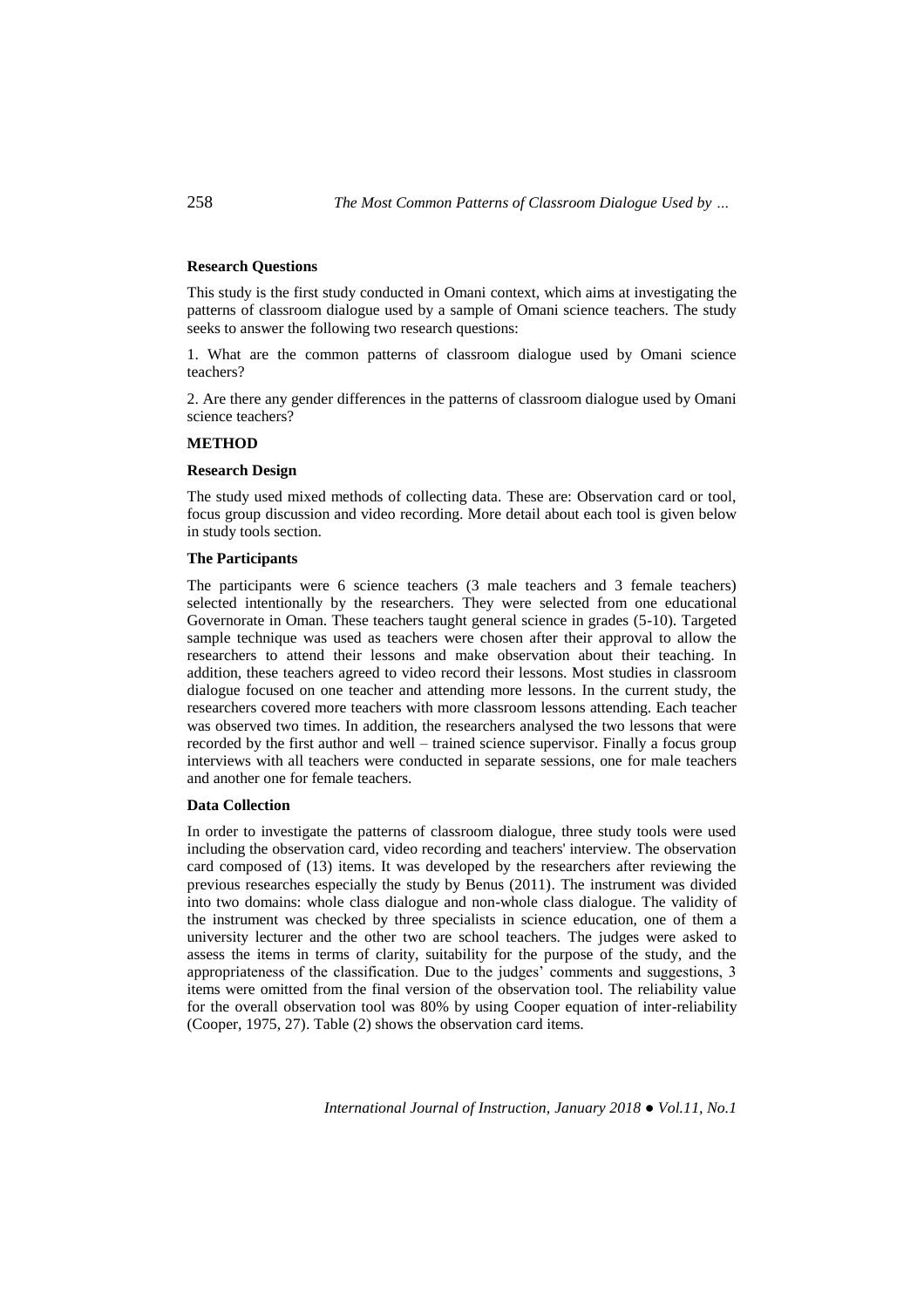| able |
|------|
|------|

Items of the observation card

|                | Tichis of the observation card                              |       |           |        |          |
|----------------|-------------------------------------------------------------|-------|-----------|--------|----------|
| N <sub>0</sub> | Item                                                        | Low 1 | Average 2 | High 3 | Comments |
|                | The instructional strategies and activities respected       |       |           |        |          |
|                | students' prior knowledge                                   |       |           |        |          |
|                | The teacher shows interest in the student's answers.        |       |           |        |          |
| $\mathbf{3}$   | The teacher directs questions to the students in classroom  |       |           |        |          |
|                | dialogue.                                                   |       |           |        |          |
| $\overline{4}$ | Students interact with the teacher about the subject based  |       |           |        |          |
|                | on their knowledge and intellectual stocks.                 |       |           |        |          |
| 5              | Teacher encouraged students to seek alternative solutions.  |       |           |        |          |
| 6              | Teacher encourages students to apply their learning in new  |       |           |        |          |
|                | situations.                                                 |       |           |        |          |
| $\tau$         | Students show their point of view using evidence and        |       |           |        |          |
|                | explanations that support their opinion.                    |       |           |        |          |
| 8              | The focus and direction of the lesson was determined by     |       |           |        |          |
|                | ideas originated with students.                             |       |           |        |          |
| $\mathbf Q$    | Students talk with each other without any interruption from |       |           |        |          |
|                | the teacher.                                                |       |           |        |          |
|                | 10 The teacher organizes group work in the lesson.          |       |           |        |          |
|                | 11 Students interact with the provided work.                |       |           |        |          |
|                | 12 The teacher organizes individual work.                   |       |           |        |          |
|                | 13 The teacher organizes movement work.                     |       |           |        |          |
|                |                                                             |       |           |        |          |

The observation card (tool) was ready to be implemented after the validity and reliability were checked. Before making any visit to selected teachers, the researchers assure to each teacher that the results that come out from the observation card will be treated confidentially.

The first researcher (author) attended six science classes with three female science teachers in grades seven, eight and nine. Each teacher was visited twice with an interval of two weeks between the first and second visit. The observation card was implemented in all lessons. The researcher (first author) sat at the back of the class and used the classroom dialogue observation card. One lesson of the second visit in grade seven was videorecorded.

For the male science teachers, a well-trained science supervisor conducted the observations. He attended six science lessons with three science male teachers. Each teacher was visited and observed two times in the classrooms he taught. In addition, the science supervisor video recorded of one lesson. The interview was conducted in a sort of focus group after analysing the observation cards. Focus group interview was conducted with male and female teachers. The first author conducted the focus group interview with female teachers, whereas a well – trained science supervisor conducted the focus group interview with male teachers. The interview with male teachers was conducted at a male school and the interview with female teachers was conducted in a female school. In both sessions, the same procedure and questions were used. The interview was conducted as follows:

1. Preparing the interview: The researchers determined the essential domains of discussion. They prepared the interview questions and the tools for gathering data. They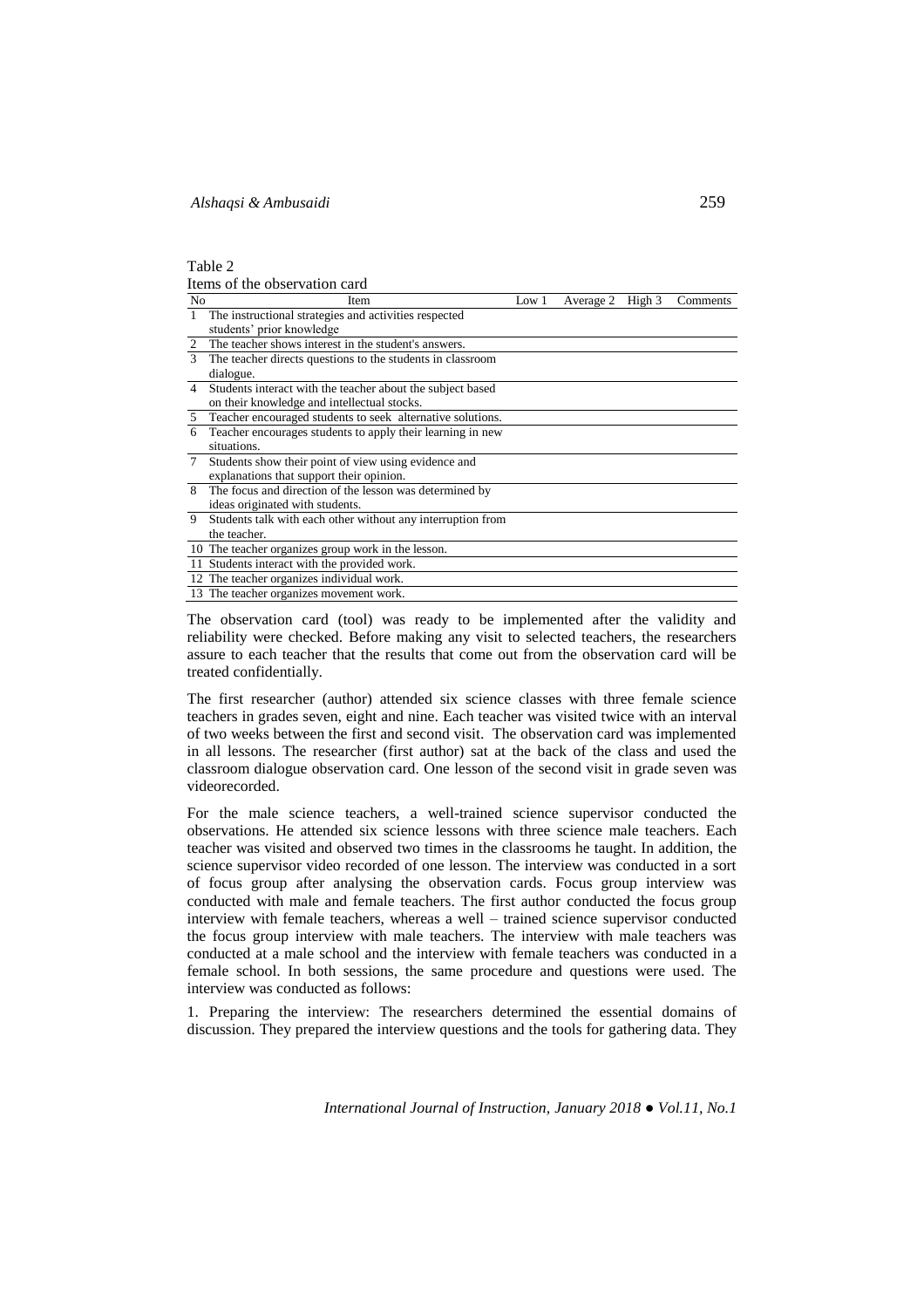also arranged time and place for the interview with the target teachers in coordination with the science supervisor and senior teacher at targeted schools.

2. Building a relationship with teachers and gaining their trust: The two interviewers introduced themselves to the focus group. They explained the aim of the interview and the reasons of selecting them. They clarified to the focus group that the data will be used for scientific purposes and will be dealt with confidentially in order to convince them to be engaged in the research.

- 3. Recalling information: in order to help teachers deliver data and exchanged ideas, the questions were asked in a clear and chronological way. Some of the questions asked have been planned for in advance, while other questions came up due to the teachers' responses. The discussion was flexible. Some of these questions were :
- When do you usually relate the previous taught knowledge with the knowledge being taught.
- When do you use students' dialogue with each other?
- Why is the teacher's talk more dominant?
- What are the advantages of students' thinking dialogue?
- What causes prevented group work activities?
- What challenges faced you in students' dialogue in group work?
- When do you use individual activities?
- What are the benefits of movement activities?
- What are the disadvantages of movement activities?

4. Recording teachers' responses: Data was collected during the discussion by writing. In addition, voice recording was also used to record any comments not written during the interview. The teachers' approval has been asked for.

The video recording was done in one lesson of each of the two teachers that were interviewed by the first author and the science supervisor. The recording was conducted after getting permission from both teachers. Moreover, the teachers were assured that their recordings will be analysed with high confidentiality. Then, the researchers analyzed the both recording and came out with some results related to classroom dialogue. The results were treated as supporting evidence to observation tool findings in the dissuasion part of the article.

## **Data Analyses**

For the first research question, the mean score was calculated for each visit and then the total mean score was calculated for all teachers visited. For the second research question, percentage of each pattern of classroom dialogue between male and female teachers was calculated. The focus group interview and video recording were analyzed and used as a supporting evidence to the results of analyzing observation card.

### **FINDINGS**

## **Results of Research Question 1**

In order to determine the common patterns of classroom dialogue used by science teachers in Omani grades (5-10) schools, the observation card was analysed according to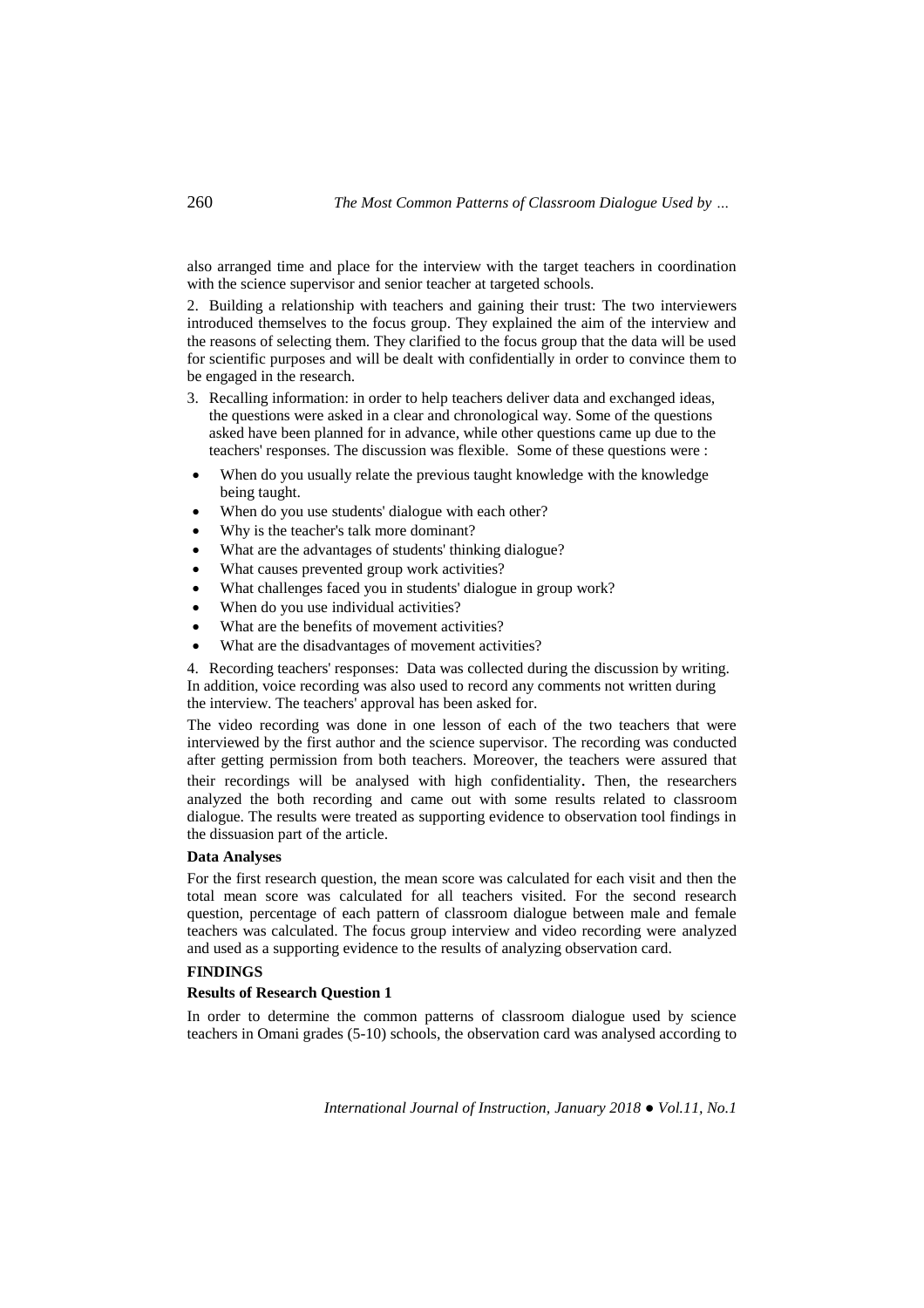the two domains. The first domain is "whole class dialogue" which includes teacher's talk to students, teacher's talk with students, teacher's thinking through ideas with students and student to student talk. The second domain is 'non-whole classroom dialogue' which includes individual work, group work and movement work. The mean of each classroom visit for each teacher was calculated. In addition, the total mean of each domain and its component for all six teachers was calculated (Table 3). The range mean  $(1.00 - 1.66)$  indicates low level of practices, while  $(1.67 - 2.33)$  indicates average level of practices and  $(2.34 - 3.00)$  indicates high level of practices.

Table 3

| Mean of each pattern of classroom dialogue |  |  |  |
|--------------------------------------------|--|--|--|
|--------------------------------------------|--|--|--|

|           |      | Classroom dialogue Mean Value Patterns of classroom dialogue | Mean Level |        |
|-----------|------|--------------------------------------------------------------|------------|--------|
| Whole     | 1.91 | Teacher's talk to students                                   | 2.67       | High   |
|           |      | Teacher's talk with students                                 | 2.00       | Medium |
|           |      | Teacher's thinking through ideas with students 1.94          |            | Medium |
|           |      | Student to student talk                                      | 1.04       | Low    |
| Non-whole | 1.29 | Group work                                                   | 1.29       | Low    |
|           |      | Individual work                                              | 1.58       | Low    |
|           |      | Movement work                                                | 1.00       | Low    |

The results in Table 3 show that the most common patterns of classroom dialogue in whole classroom domain is teacher to student talk (2.67) then teacher with student talk (2.00) and teacher thinking with student (1.92) which both of them have medium level and finally student to student talk (1.04) with low level. For non-whole classroom domain, the most common is individual work (1.58), then group work (1.29), and finally movement work (1.00). All these types of dialogue received low level in teacher practices.

#### **Results of Research Question 2**

In order to determine gender differences in the patterns of classroom dialogue used by Omani science teachers, the percentages of each type of classroom dialogue were calculated for all science teachers participated in the study (3 male teachers and 3 female teachers) and are presented in Table 4.

Table 4

| The percentage of each pattern of classroom dialogue |                |        |  |
|------------------------------------------------------|----------------|--------|--|
| Patterns of classroom dialogue                       | % of Practices |        |  |
|                                                      | Male           | Female |  |
| Teacher to student talk                              | 21.64%         | 35.99% |  |
| Teacher with student talk                            | 11.71%         | 33.12% |  |
| Teacher thinking with student                        | 3.45%          | 23.27% |  |
| Student to student talk                              | $0\%$          | 0%     |  |
| Group work                                           | 63.20%         | 7.62%  |  |
| Individual work                                      | $0\%$          | 0%     |  |
| Movement work                                        | 0%             | 0%     |  |

The results in Table 4 show that the Omani science female teacher has more patterns in classroom dialogue in three patterns. These are teacher to student talk, teacher with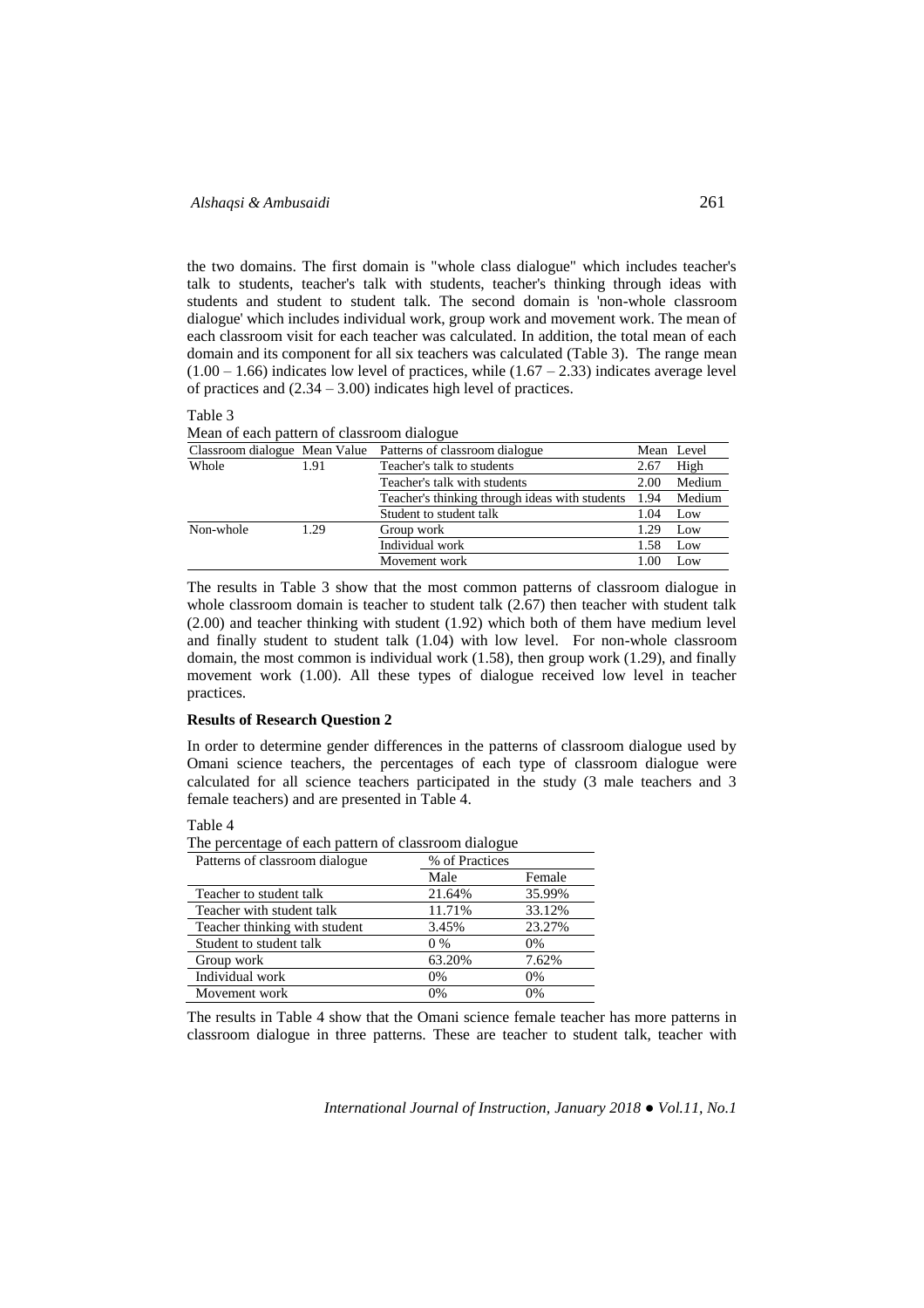student talk and teacher thinking with student whereas the male teacher shows high percentage in group work. However, some patterns did not occur at all with male and female teachers.

## **DISCUSSION**

Teacher to student talk was the main form of classroom dialogue used in the current study. This form was mainly used for three key factors; to warm-up classrooms, to clarify things and for classroom management. Usually, most science teachers start their lessons with warm- up using different methods such as questions or current event in the society. The warm–up attracts students' attention to the new lesson and helps organize their ideas and information. Warm-up is also used to move from one step to another step in the lesson. According to Ambusaidi and Al Belushi (2011), some warm- up resources are the hot issues shown in the newspapers and magazines and other media or school books. It clearly appeared in the observation as teachers were asking their students about previously learned information if it was related to the new lesson. The following scene in table (5) shows the questions asked by the teacher about the previous lesson and relating them to the lesson being taught

Table 5

Teacher to student dialogue in warm-up

| Dialogue                              | Person                                                                                                                                                                                                                                                                   |
|---------------------------------------|--------------------------------------------------------------------------------------------------------------------------------------------------------------------------------------------------------------------------------------------------------------------------|
| Teacher                               | In the name of Allah the most Gracious, the most Merciful Peace and blessing<br>of Allah be upon the Prophet Mohammed. In the previous lesson we had a<br>wonderful lesson about mixtures. What are mixtures? Who can remind us?<br>What do mixtures mean? Yes Suleiman. |
| Suleiman                              | They are two substances with each other                                                                                                                                                                                                                                  |
| Teacher                               | They are what? Two substances together. Make a mixture of two<br>substances mixed together. We divided mixtures into two types (The teacher<br>is writing a mind map on the board). What are these two types? Amer                                                       |
| Amer                                  | Homogeneous mixtures and heterogeneous mixtures.                                                                                                                                                                                                                         |
| Teacher                               | Well-done! We divided mixtures (the teacher is writing on the board) into<br>heterogeneous mixtures and                                                                                                                                                                  |
| All classroom students Solutions      |                                                                                                                                                                                                                                                                          |
| Teacher                               | What do we call Homogeneous mixtures? (the teacher writes on the board)<br>What do we call Homogeneous?                                                                                                                                                                  |
| All classroom students Homogenous     |                                                                                                                                                                                                                                                                          |
| Teacher                               | And separating  mixtures ?                                                                                                                                                                                                                                               |
| All classroom students Heterogeneous. |                                                                                                                                                                                                                                                                          |

Another reason for the dominant teacher to student talk in the classroom is the teacher's need to clarify things that are needed in the practical activities. Teacher to student talk tends to be monologue in order to summarize the main points of the activity, to clarify a problem or explain the safety during the practical work lessons. The researchers could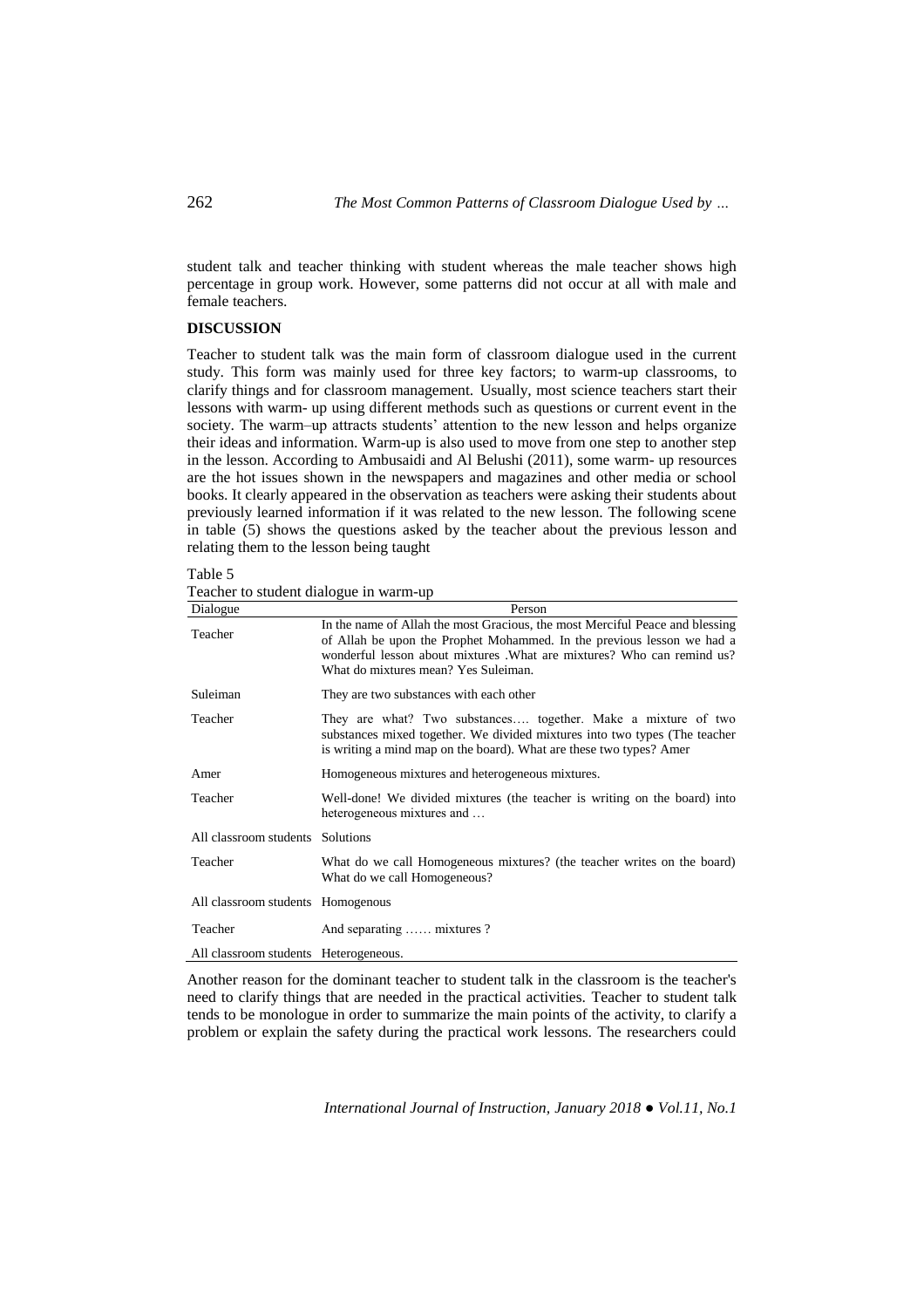identify this when they analysed the video recorded lessons. The teacher's voice was dominant during his/her distributing of the worksheets to the small groups and controlling the class to stop students' talking to each other, their laughing and comments. For example, one of the analysed scenes took 4 minutes and 25 seconds and it was the longest analysed part of teacher to student dialogue. The other forms of teacher to student dialogue were shorter. They took less than 50 seconds.

Male and female teachers declared during the focus group discussion (27 / 4 / 2016) that teachers give a lot of instructions due to classroom management problems such as too much laughter. Furthermore, some students move a lot to attract others' attention like standing up on the table. In addition, there are some health problems among students such as hearing or sight problems. Moreover, individual differences in one class force the teacher to use a lot of motivational as well as warning techniques to control the class. Teachers also repeat explanation to enable students of different levels to understand and follow the teacher. Another example is in Table 6 which presents a scene of teacher thinking with students' dialogue.

| `able | n |
|-------|---|
|-------|---|

|  | Teacher thinking with students' dialogue in Grade Seven (Topic: Solutions) |  |  |  |
|--|----------------------------------------------------------------------------|--|--|--|
|--|----------------------------------------------------------------------------|--|--|--|

| Person  | Dialogue                                                                                                                                                                                                                |
|---------|-------------------------------------------------------------------------------------------------------------------------------------------------------------------------------------------------------------------------|
| Teacher | If we look at the substances with me here, come here Safiya you have two<br>substances mix them together and I want you to find out are they homogeneous<br>or heterogeneous? Oil OK water OK Stir them with glass rod. |
| .       | Safiya came to the front of the class and held the beaker to mix oil and water and<br>then stir them together using glass rod.                                                                                          |
| Teacher | Ok, what did I say?                                                                                                                                                                                                     |
| .       | Safiya is mixing the oil and water                                                                                                                                                                                      |
| Teacher | Allah bless you                                                                                                                                                                                                         |
| .       | The teacher raises the beaker.                                                                                                                                                                                          |
| Teacher | Now  What did you observe Safiya?                                                                                                                                                                                       |
| .       | Safiya is silent.                                                                                                                                                                                                       |
| Safiya  | Heterogeneous                                                                                                                                                                                                           |
| Teacher | Why is it heterogeneous?                                                                                                                                                                                                |
| .       | Safiya is thinking.                                                                                                                                                                                                     |
| Teacher | Why is it heterogeneous? Does it appear as one substance or two?                                                                                                                                                        |
| Safiya  | Two substances                                                                                                                                                                                                          |
| Teacher | Excellent Safiya. So when we mix oil with water, the mixture becomes<br>homogenous  what? Homogeneous mixture. Why? Because the two substances<br>appear which are oil and water. Clear?                                |

Although the focused group discussion with male and female teachers on (27 / 4 / 2016) showed that this form of dialogue is used in students' presentation and peer teaching, the researchers didn't find this form of dialogue in the two recoded lessons. It may exist in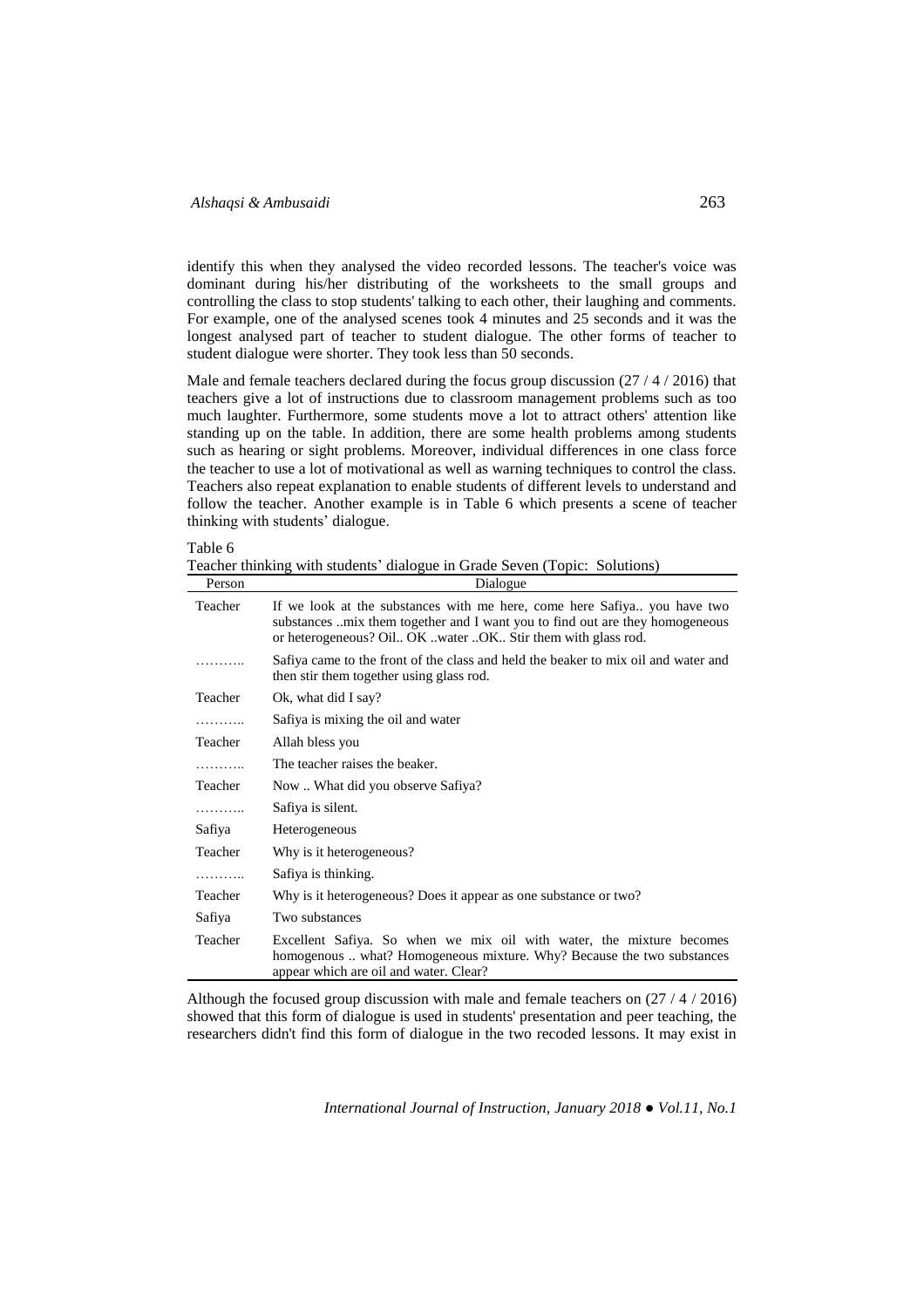other lessons which were not receded. Student to student dialogue depends on the topic of the lesson. For example, this form of dialogue is used in the lesson about water and air in Grade six. From teachers' point of view, student to student dialogue is like peer teaching as the student explains some information provided him/her from the teacher to his/her peers. However, teachers do not prefer applying this way of teaching too much to avoid students' misunderstanding.

In this regard, three findings emerged from the study of Benus (2011) about science curriculum of grade five. The first finding, in both units (Living things and their environment, and Human body systems), teacher talked less as time went on and conversely student talk and activity increased as time went on. Second, in unit one the teacher was talking to, talking with, and thinking through students' ideas in approximately equal amounts. In the second unit about half of all teacher's talk was thinking through ideas with students while teacher talking and thinking through ideas remained equal. Third, in unit one when students talked without the teacher during whole-class conversation, 75% of the time the teacher's action involved the teacher talking to students.

In addition, comparing whole class dialogue with group work, it was found that the latter seemed to be a more effective method to implement dialogue in the classroom than the former (whole-class teaching). It is because students have more opportunities to talk to each other in small group (usually the group consists between 3-5 students). However, this is not the case in a whole classroom dialogue where the number of students per class is usefully around 38. The study by Schuitema, Veugelers, Rijlaarsdam & Dam (2009) found that whole dialogue (average mean) has emerged more than non-whole classroom dialogue( low mean).

The least common type in the current research is non-whole dialogue. There are many factors behind this. The first factor is the stress that many teachers feel due to the too much science content to be covered compared to the allocated time to science subject in the semester. Teachers concentrate in their teaching to achieve the knowledge based learning outcomes and less time is given to high order thinking skills. The second factor is teachers' hesitance to start group dialogues in order to avoid not being able to control the class and feeling dissatisfied (Merecer, 2003). Al Qasabi (2013) pointed out that some teachers still don't have the foundation of successful dialogue and purposeful discussion which develop students' critical thinking.

The third factor is the number of students in the classroom. The biggest class size in the current study was 38 students. The outstanding students will do the task without involving the other students in the group. The interview with teachers highlighted that one of the reasons of teachers not using group work is the big number of students in class. This means that with big number, the group will be crowded and consequently, not all of the students can take part in the group work activities. As a result of this, there will be a limit in the number of students engaged in the dialogue.

Regarding the gender differences of most common classroom dialogue, Baran, Maskan & Baran (2015) pointed out that female science teachers have abilities to teach science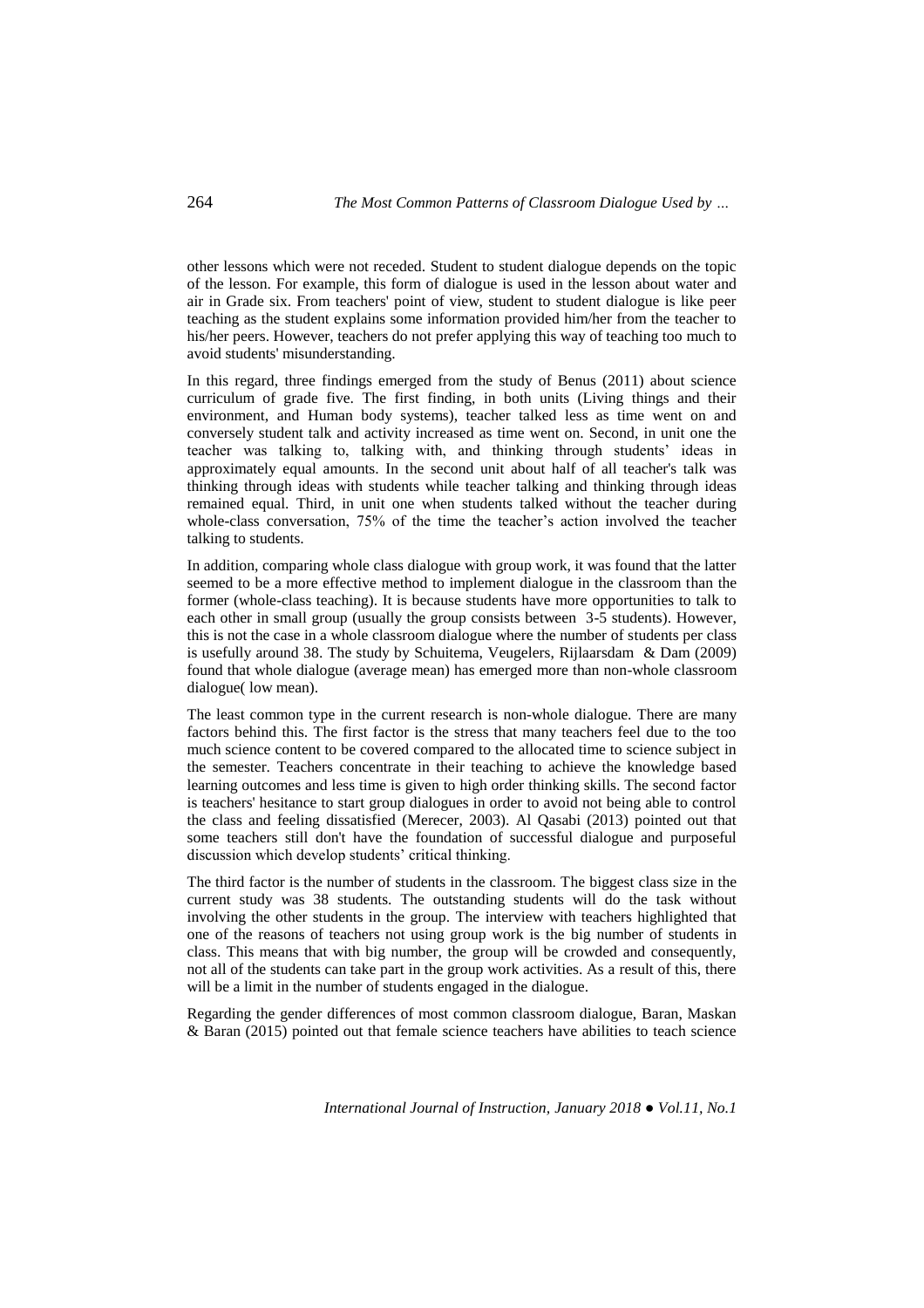subject more effectively than male teachers. These results supported what was found in the current research that female teachers practice more forms of whole class dialogue than male teachers. In Omani situation, the female teachers encourage equal participation and creative expression for all students. If a student has difficulties in understanding the materials she is learning, female teachers can stop the lesson in order to focus on one student which is not understanding. Usually struggling students need teachers who can make learning fun, and they require the ongoing respect of teachers in order to stay motivated. Thus, female teachers like using different methods in classes such us learning by playing and storytelling. Female teachers owned the receptivity to change. When both female science teachers and male science teachers attend workshops in teaching methods as a training course, female teachers respond immediately and use these strategies in teaching their students. While few male teachers care about these strategies and try to implement them in their classes.

Male science teachers focus on science knowledge in classes. If there is practical lesson and the materials not there, they do not work hard to find alternatives and teach it theoretically. However, you can find some male teachers that try to borrow the tools and materials from the nearer schools and teach the practical part of the content.

Most Omani science teachers propose a question, typically one that is closed and requires students to recall a right answer or perform a quick calculation. Then often the first student to call out provides a one word or sentence response. The teacher reacts with a comment indicating whether the student's response is correct. The difference here is that female science teachers repeat the same question for others, but most of male science teachers move to the next idea or part of the lesson.

In Halpern's and others study (Halpern et al, 2007) about the cognitive differences between males and females found that females exceed males in linguistic and mathematical abilities as well as algebra and attainment tests. Women tend to be more talkative than men. However, males are better at body, visual and spatial abilities. Moreover, males also excel in extra-curricular application, spatial dimension and content skills. In the researchers observations of the six teachers, found that in the female teachers' dialogue they gave more instructions than male teachers either in class activities instructions or safety instructions in scientific discovery. Female teachers explain and repeat the same explanation and the same questions to a number of students. The male teachers on the other hand, tend to assign practical performance to students with few instructions giving them and give students the opportunity to discover the best way to do the practical activity.

Like other countries, Oman's education system is composed of 12 years Basic Education. It is divided into three cycles: cycle one (grades 1- 4), cycle two (grades 5- 10), and finally cycle three (grades 11-12). In grades 1-10 the science curriculum is unified for all students and one science teacher teaches science to students. The boys and girls are separated in cycle two. For cycle three (grades 11-12), the school system is designed to prepare students for life after school; to enter higher education or for entry into the labour market.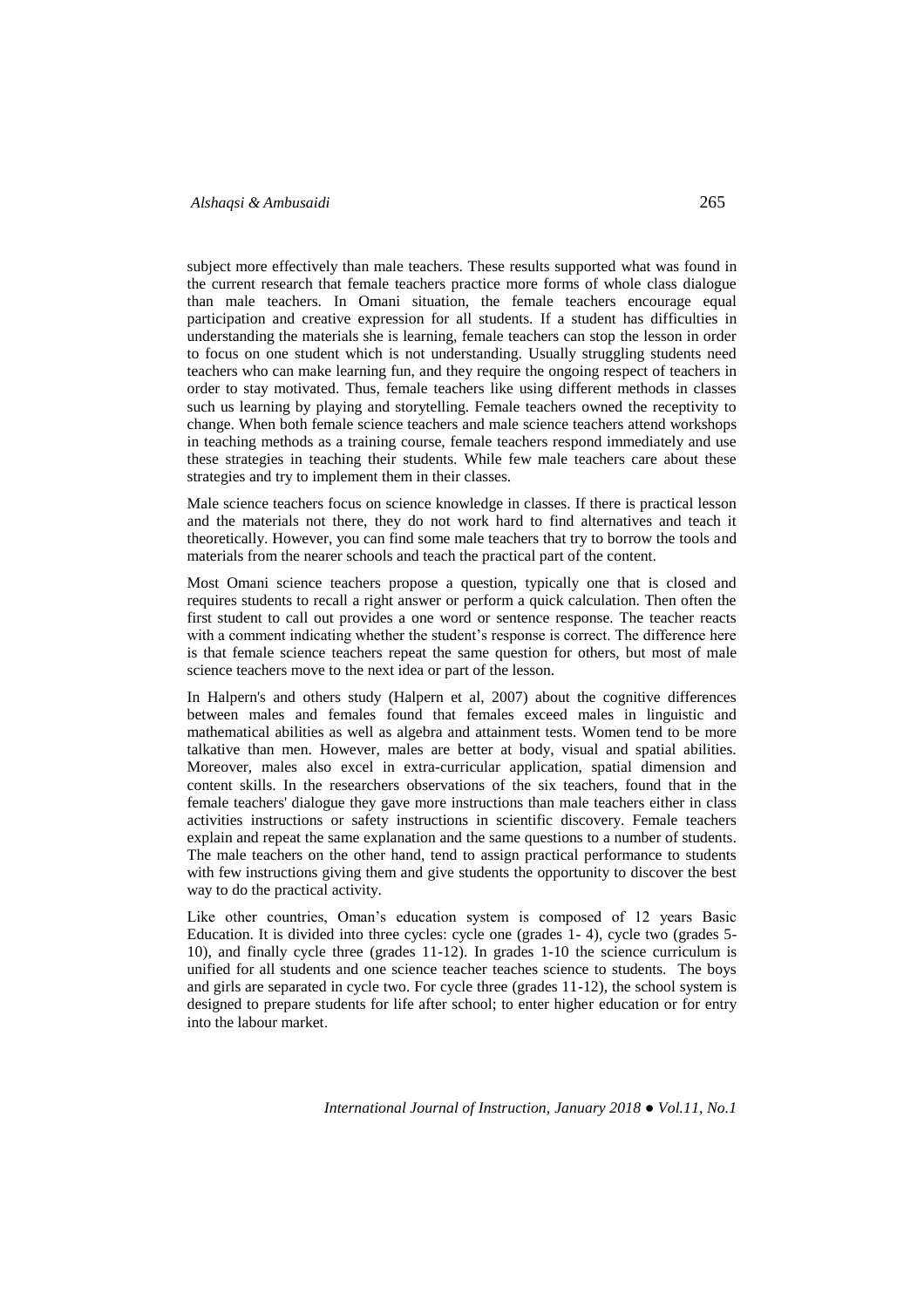The gender difference in education achievement has become an international phenomenon. Gibb, Fergusson & Horwood (2008) argued that over the last decade there has been evidence of a gender gap in educational achievement in a number of developed countries. Educational statistics have indicated that female teachers and students are outperforming males at all levels of the school system, attaining more school and postschool qualifications, and attending university in higher numbers.

In the Omani school leaving examination (General Education Diploma in Oman for Grade 12) in 2012-2013 for example, the results of students showed that the pass rate for girls students (83 %) was almost twice that of boys (43 %). The Omani Ministry of Education carried out a national assessment among a sample of students from grades 4, 7 and 10 in the years 2007 and 2008. In all these grades the female students outperformed male students in all subjects by very substantial margins (Ministry of Education/ World Bank, 2010).

Oman also participated in the Trends in International Mathematics and Science Study (TIMSS) in 2007, 2011 and 2015. In 2007, for example, girls outperformed boys in Mathematics by 54 points, the largest differences between genders among the 48 participant countries. In science, girls outperformed boys by 61 points, making Oman the country with the third largest score differences between girls and boys (Ministry of Education/World Bank, 2013).

In Oman, grades 5 to 12 the girls and boys have separate schools and the teachers in boys' schools are all male. It seems that one of the factors behind the boys' underachievement is that girls tend to use their time after school more constructively than boys, for example by reading for enjoyment or doing homework (Ministry of Education/ World Bank, 2013). Another factor which may be the reason of gender difference in achievement is that female Omani science teachers tend to use different types of classroom dialogue more than male do which affects the students' achievement. In this regard, Schwartz (2010) argued that one of the important factors related to students' learning at school is teaching and classroom dialogue is the heart of teaching. Moreover, Al-Mahrouqi (2010) pointed out that learning is closely connected to the classroom talk characterization from the Dialogicity perspective, and does not stand in isolation from teaching.

In the light of the above results the study recommends the importance of using all patterns of classroom dialogue as effective teaching strategies and the necessity of appropriate training for science teachers to introduce the whole dialogue patterns and non- whole classroom dialogue patterns. In addition, the study recommends the incorporation of the kinds of classroom dialogue in teacher's manual to teach science curriculum and to train the supervisors about these pattern so they will be able to train their teachers.

More research should be conducted to find out the impact of using different types of classroom dialogue on student achievement and a similar research to this one with other variables such as type of years of teaching experience and teachers' attitudes to teach science should be done.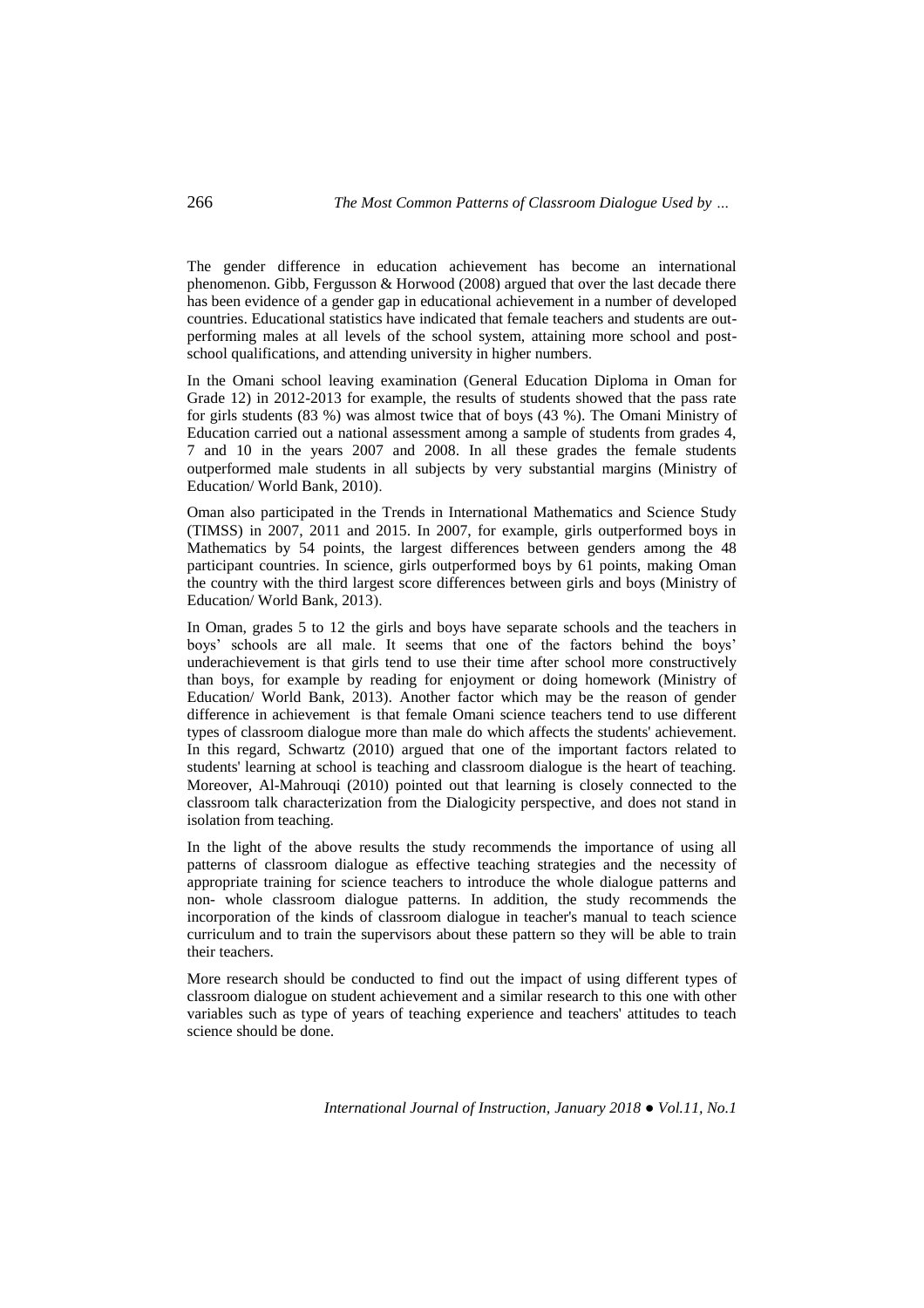*Alshaqsi & Ambusaidi* 267

## **REFERENCES**

Al-Mahrouqi, A. S. (2010). *Characterizing the dialogicity of classroom talk: Theoretical and empirical perspectives*. Unpublished Dissertations, University of Leeds, UK.

Al Qasabi, F. (2013). *Types of Questions Asked by Grade Ten Basic Students in Science Subject According to Harlin Taxonomy*. Unpublished Master Thesis, Sultan Qaboos University, Sultanate of Oman

Ambusaidi, A., & Al Belushi, S (2011). *Teaching Science Methods: Concepts and Practical Applications*. Amman: Al Maseerah Publisher.

Baker, J. E. (2007). *Teacher Talk, Teaching Philosophy, and Effective Literacy Instruction in Primary-Grade Classrooms*. Unpublished Dissertation, Tennessee Technological University, USA.

Baran, M., Maskan, A., & Baran, M. (2015). Physics, Chemistry and Biology Teachers' Reasons for Choosing the Profession of Teaching and Their Levels of Job Satisfaction with Respect to Certain Variables*. Journal Of Education and Training Studies, 3*(3), 101-110.

Benus, M. J. (2011). *The Teacher's Role in the Establishment of Whole-Class Dialogue in a Fifth Grade Science Classroom using Argument-Based Inquiry*. Unpublished Thesis, University of Iowa, USA.

Burbules, N. C. (1999). *Dialogue in Teaching: Theory and Practice*. New York: Teachers College Press.

Cooper, J. (1975). *Measurement and Analysis of Behavior Techniques*. Ohio, Charles, E, Mexil, Columbus.

Halpern, D. F., Benbow, C. P., Geary, D. C., Gur, R. C., Hyde, J. S., & Gernsbacher, M. A. (2007). The science of sex differences in science and mathematics. *Psychological Science in the Public Interest, 8*(1),1-51.

Harrison, C. (2006). Banishing the quiet classroom. *Education Review, 19*(2), 67-77.

Mercer, N. (2003). *The educational value of 'dialogic talk' in 'whole-class dialogue*'. Retrieved 2015,Feb 6 from: http: dera.ioe.ac.uk/6062/

Montgomery, H. N. (2013). *Teacher Dialogue and its Relationship to Student Achievement*. Unpublished Thesis, The University Of Southern Mississippi, USA.

Peled-Elhanan, N., & Blum-Kulka, S. (2006). Dialogue in the Israeli classroom: Types of teacher-student talk. *Language and Education, 20*(2), 110-127 .

Gibb, S.J, Fergusson, D. M., & Horwood, L.J (2008) Gender Differences in Educational Achievement to Age 25. *Australian of Journal of Education, 52*(1), 63-80

Schwartz, B. (2010). *Strategic priorities for school improvement*. Harvard Education Press.